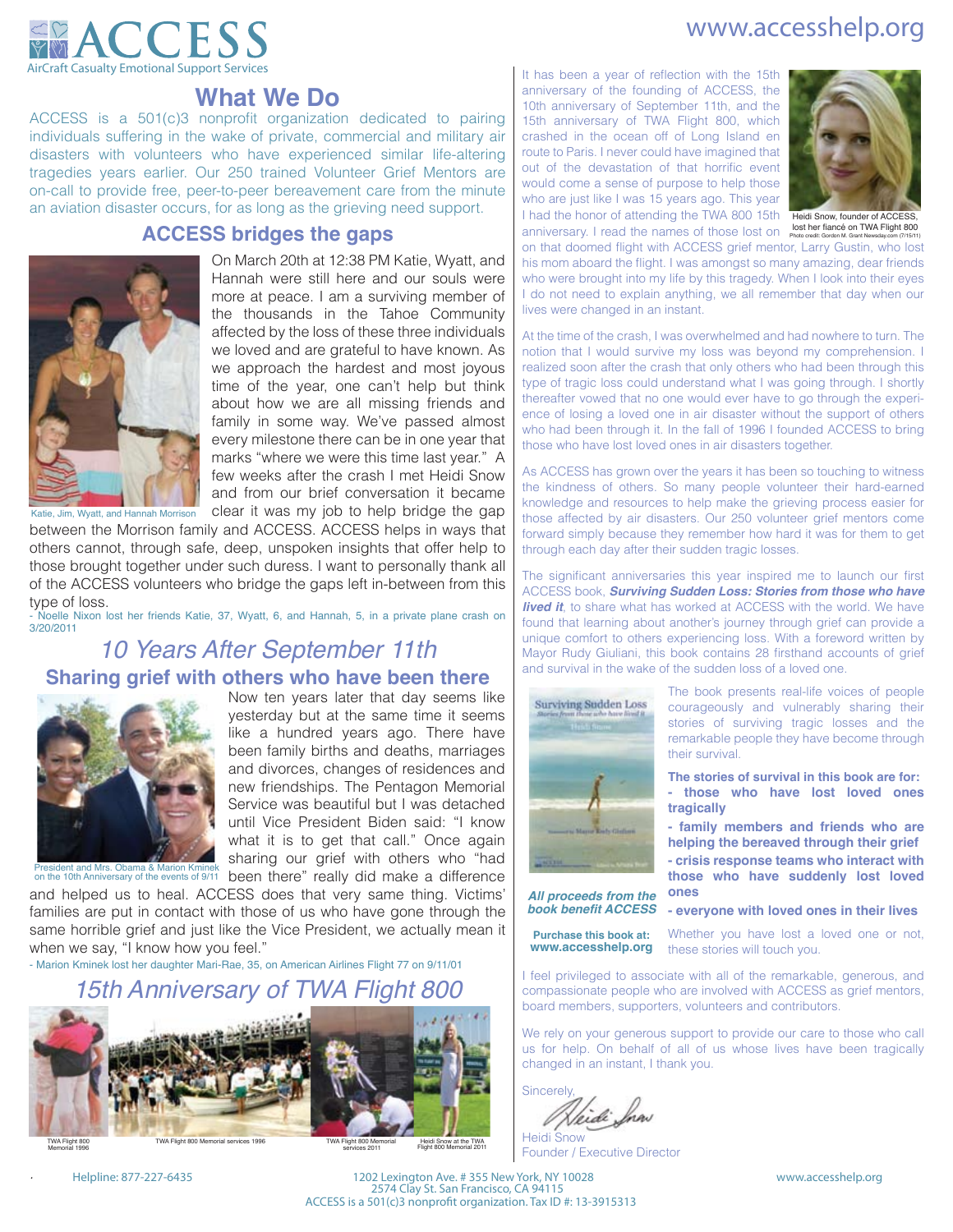**SAVE THE DATE:** *Join us for our 8th Annual Hearts, Clubs & Aces charity golf tournament and dinner on September 8, 2012!*

Maxene Benson





Kevin Chessen, Jeremy Umland, Mark Riccabona & Star Varga

Comedian Scott Henry, Tiger Woods, Professional Golfer Ashley Gomes & Larry Jackson

Mike Tempest, Erin Finnegan, Scott Rodrick, Carolina Zeldag, Jeff Silk & Bruce McDonald

We extend a special thanks to all of our ACCESS Angel donors for supporting our efforts!

### **EVENT SPONSORS**

4Structures.com, LLC 70 Park Avenue Hotel Absinthe Brasserie & Bar Ace Wasabi's Rock 'N' Roll Sushi Bobby Aldridge Amuse Bouche LLC Anchor Brewing Co. **Arbonne** Argonaut Hotel Marsha & Andrew August The Bar Method Bare Escentuals Beauty Company BellaPelle Skin Studio Benet Black Stallion Winery Blackbird Vineyards Blue Mermaid Chowder House & Bar Dan Boever Brown Sugar Boutique Burke Williams Spa Vanessa Carrington Spencer Christian Classic Wines of California Copain Winery Cypress Hotel Delicato Family Vineyards diPietro Todd Distillery No. 209 Ian Doss Effen Vodka Eventi Hotel Festoon Salon Findlay Dental Arts FireSky Resort & Spa Rodney Fong Gemstone Vineyard Gene Hiller Golden Goods The Golden State Warriors Granlibakken, Lake Tahoe Harbor Court Hotel Dana Hawley Steve Haworth Hills Plaza Sport & Spine Nate Holland Hornblower Cruises & Events Hotel Adagio Hotel Frank Hotel Griffon Hotel Palomar, Chicago Hotel Palomar, San Francisco Hotel Palomar, Washington, DC Hotel Triton, San Francisco Hotel Valley Ho Hotel Vintage Park Hotel Vitale iFlySFBay Irony Wine JetBlue Airways JW Marriott Beijing JW Marriott Shanghai Kalexiana Khunu Kimberly Ayres Interior Design Kimpton Hotels & Restaurants Kletter Vineyards Larry Jackson James Lin L.L. Brown Jewelers learn iT! Loudmouth Golf Magners Irish Cider Jeff Maruvama Mezzetta Michael Mina

The Mindful Body Modern Sailing School & Club Montage Beverly Hills Mosaic Legends Mountain View Vintners Omni San Diego Hotel Organic Mechanics Ozumo Concepts International, LLC James Penrod Perry's Peter Michael Winery Charles Phan Planet Granite Playboy Golf PlumpJack Plymouth & Beefeater Poggio Dominic & Susan Pomilia popchips Puccini & Pinetti Daron Rahlves RCI Vacation Ritz-Carlton Destination Club RN74 Robert Keenan Winery Rock Wall Wine Company Roe Rose's Café Ruby Skye San Francisco Electric Tour Company The San Francisco Giants Ken Sawyer Saylor's Restaurant & Bar Ryan Scott Seattle Monaco Jack Selby Sequoyah Country Club Serrano Hotel Shannon Brown Pilates Studio Shauna Shapiro Jeff Silk Silver Oak Cellars **SKYY Spirits LLC Slide** Smith Optics Sports Basement The Sports Club LA Spring Mountain Vineyard Gerald Sterns St. Germain StoneTree Golf Club Reid Strathearn Sugar Bowl Symmetry Fitness Mike Tempest Glenn Thompson Peter & Carol Mozet Thompson Trés Agaves Twenty Five Lusk Michael Verna Viceroy Santa Monica Hotel Villa Montés Hotel

The Vin Club Voss Water Voyeur Wax Museum at Fisherman's Wharf Wayfare Tavern Widmer Brothers Brewing WillowStreet Wood-Fired Pizza Martin Yan Young & Borlik Architects, Inc.

**FRIENDS** Brad Bassett Mayra Bautista

John Bersin Nancie Bryan-Meeks Dave Chapman Robert Dawes David Dickerson Gina Domizio Ryan Farb Alexa & Birch Fishback James Geagan Mitchell Gee Glenn Gilmore Kenneth & Sandra Graham *In loving memory of Steven Graham* David Haldorson Joe Hargrave Jason Hilton John Holl John Hunter Andrew Hybl Kenneth Jenkins Lisa A. Johnson *In loving memory of Jean & Don Johnson* Richard Kalayjian Marion Kminek *In loving memory of Mari-Rae Sopper* John Koch Amy Krzyzkowski Rosemary Lyons *In loving memory of Richard R. Lyons* Laura & Peter Mahoney Mike Mandel Bruce McDonald John McDonald Adam McDonough Jeff Moeller Peter Morucci Sean Mostafavi Doug Nickels Jim Pampinella Charles Phan Craig Priess Shakil Rahman Jack Reding Jim Rocchio Scott Russell Brad Scelfo Jeff Scult<br>Bill Seaborg Paul Seo Henry Snyder *In loving memory of Captain Steven Snyder IIII.comg memor* Jonathon Speed Pete Stone Sutton James, Inc. Ron Taylor Mary A. Thompson *In loving memory of Ernest Thompson* Darrel Varrelmann Tom Wisialowski

### Scott Woodworth **BRONZE ANGELS**

Lisa Barron<br>*In loving memory of Betsy Hoffman, Robert*<br>Ennis, Jr. & Cameron Ennis Scott Braunstein James Brokaw *In loving memory of Richard Brokaw & Virginia Chaplin* Maud & Bartley Bryt Richard Carcione Karen C. Carlucci *In loving memoring of Peter Frank* Natasha Chalmers Sam Chung

#### Michael Hoy Lance Johnson Jean & Kenneth Jones *In loving memory of Christopher Jones* Kjell & Molly Jorgenson Chris Langmeyer Paul Osmundson Joan Pontante *In loving memory of Bill, Kathy, Billy Jr., & Katelyn Best* Lisa Rodondi Keith Sedwick Priscilla & David Seuss Harold F. Snow Linda Tull

Golden State Warriors Girls & John S

#### **SILVER ANGELS**

Bobby Aldridge Jay Bluestine Chris Bowley Mike Burns Lynne Dewhurst McBurney & Bryan McBurney *In loving memory of Fred Rimmele* Janet Gogna Matt Hawley Steve Johnson Kenyon International Emergency Services Gary S. Marshall James McPhail Sean Mostafafavi Rob Rius John Stringer Julie Wilkinson

### **GOLD ANGELS**

Marsha August Steve Carmody Kevin Chessen Paul Cobbe Gary Feramisco Robert Findlay BJ Freeman Laurie D. Kefalidis Greg Kern Aaron Lubeley Jim McPhail Jim Meeks John Meyers Krista Moatz Neveo Mosser Will Prickett Brian Sugar Peter Thompson *In loving memory of Nancy Pierce* Rochelle Williams

## **PLATINUM ANGELS**

Ad Valorem Solutions, LLC Armand G. Erpf Fund Credit Suisse Finn Financial Group Andy Flack Robin Freeman *In loving memory of James Freeman<br>Jeff Hamrick* David Havlek Rune Jensen Landye Bennett Blumstein LLP Mosser Co. Navigant Consulting Optima Group Pilljogger.com Sean Reilly The Sands Foundation

Seyfarth ShawLLP Lionel Shaw<br>Jeff Silk Thomas & Eva Fong Foundation Jay Thomson

Chris McCarthy, Brett Ferrari & Elliott Grimshaw

#### **PREMIER ANGELS**

ABM Advanced Discovery Baumeister & Samuels, PC Brendan Burns<br>Jeff Grube Lockton Insurance Brokers, LLC Rita Meehan<br>Peninsula Professional Staffing Susan Pomilia Scott Rodrick Mike Russell Scott Shaw Terra Nova Industries

#### **BENEFACTOR ANGELS**

John Barrett Bowles & Verna LLP Bryant Gonzalez Brett Ferrari Frantz Law Group Jennifer Gilmore GreenStreets Cleaners Elliott Grimshaw Knight Capital Europe LTD Kreindler & Kreindler McGuire Woods LLP James Parker Paul Hastings Janofsky & Walker LLP Pinnacle Law Group LLP Premier Structures Kevin Rodondi David Schellhase Speiser Krause Nolan & Granito **Tacolicious** Jeremy Umland *In memory of Eric Umland* Kirby & Amy Wilcox

#### **PRESENTING ANGELS**

Andrew August Brooks Beard John Schwartz Jack Selby The Shaw Family Fund The Silk Family

#### **BOARD OF DIRECTORS**

Andrew A. August, Esq. *President* Cori Wells Braun *Vice President* Rachel Courtney-Reilly, Esq. Kenneth R. Hoffman Jack R. Selby

### **HONORARY ADVISORY**

**BOARD** Neal L. Cohen, MD Mark L. Dembert, MD Ken Druck, PhD Mayor Rudolph Giuliani Craig L. Katz, MD Rabbi Harold S. Kushner Mayor Gavin Newsom Governor George E. Pataki The Very Rev. Harry H. Pritchett, Jr

> $\mathbb{C} \mathbb{C}$ YN

*Thank you for your generous support! Your contributions make ACCESS possible.*

*7th Annual Hearts, Clubs & Aces Golf Tournament to benefit ACCESS*



Entertainer Dan Boever

Laura Slezinger, ACCESS President Andrew August & Star Varga

Scott Braunstein & Mark Woolway

 Dave Chapman, Ritz-Carlton Destination Club & Gina Domizio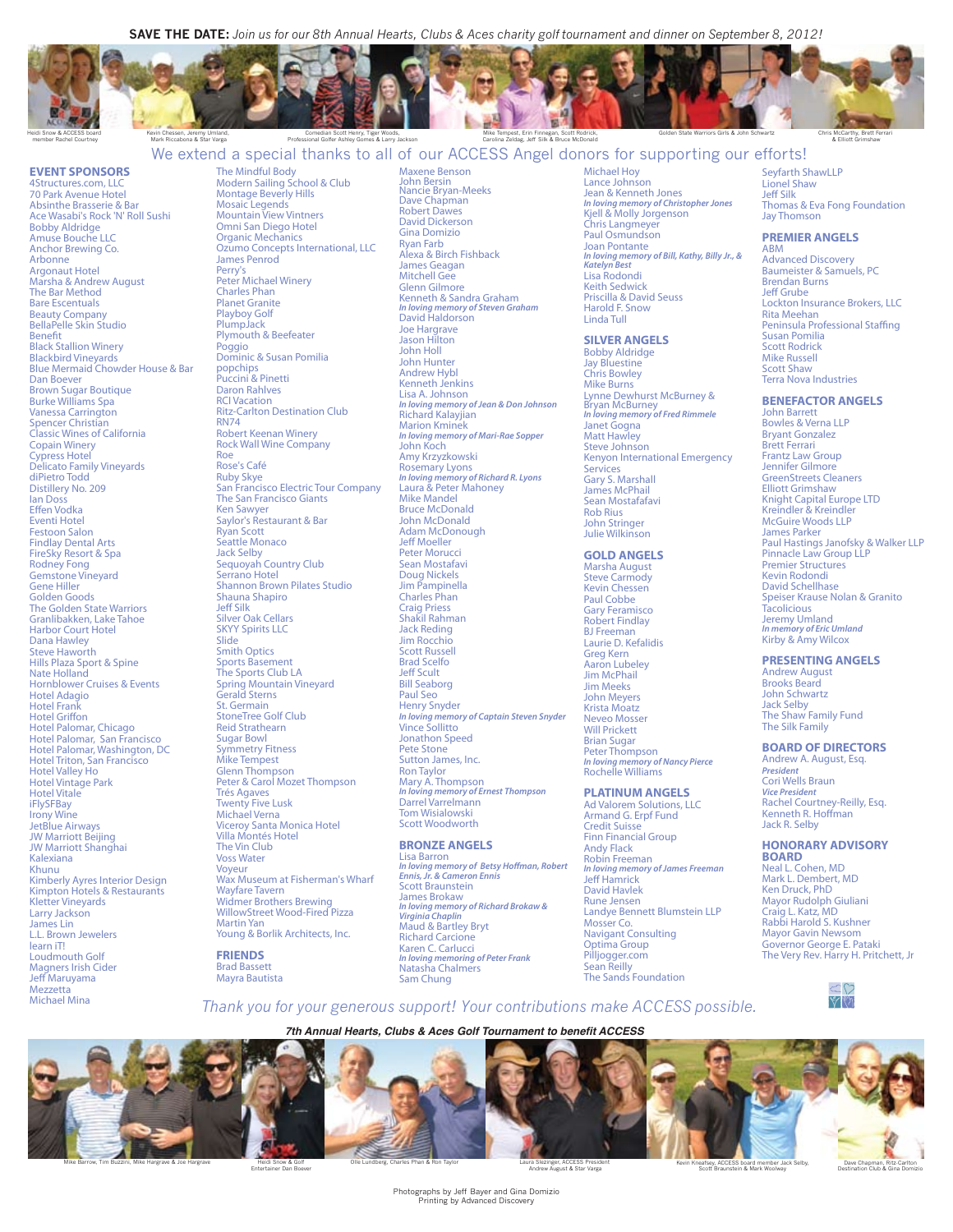## www.accesshelp.org





Julie & Brian Sweeney on their wedding day 6/26/99

## **Grief has no timeline**

September 11, 2011 represented to me the anniversary of the death of my husband, Brian D. Sweeney, on United Airlines Flight 175. In some ways ten years have seemed like a lifetime, and in other ways it still feels like it just happened yesterday. I spent the morning at Ground Zero amongst thousands. I have been to Ground Zero many times, but this time was so very different. Amongst thousands, I finally felt my peace. I wasn't alone any more.

result of loving him, I now deal with the pain of losing him, and I am so thankful for the short time that I had with Brian. As a that's OK. There is no timeline for grieving. There is no right or wrong way to mourn. When your loved one is taken from you

along with thousands of others, you see this firsthand. No one can truly understand your pain when it happens, and many don't understand still experiencing pain ten years later. I am so proud to be a part of ACCESS – a group of survivors who come closest to understanding the tragedy of losing a loved one in an airline disaster, because we all have been there. I hope that I've helped at least one person move forward a little easier as this helps me heal and move forward just the same. - Julie Sweeney Roth lost her husband Brian Sweeney, 38, on United Flight 175 on 9/11/01

## **We don't have to struggle alone**

On the 10th anniversary of September 11th, it was important for me to acknowledge not just Peter and the thousands of other victims, but also myself, for moving my life forward despite being derailed that unexpected day. I felt the difference this year. Looking back at how I coped, it suddenly seems simple – I let people be there for me in whatever way they could. I also discovered ACCESS, a network of those who have endured and rebounded from the loss of a loved one in sudden air disaster-related tragedies. It was 2003 when I first participated in ACCESS' grief mentor training. Learning how I could guide



someone through a horrific and traumatic loss appealed to me both as a professional and as a person who desperately needed to channel her suffering in a productive way. Heidi Snow and ACCESS have remained a cornerstone of support for me. During the most devastating times of our lives, we do not have to struggle to come out of the dark alone, and no one should have to. Having someone by your side who "gets it" and can demonstrate that life can and will be good again is an invaluable comfort that will always be appreciated.

- Karen Carlucci lost her fiancé Peter Frank, 29, in Tower One on 9/11/01

## **15 Years After TWA Flight 800**



Heidi Snow and ACCESS volunteer Larry<br>Gustin at the 15th Anniversary of TWA Flight 800 supportive listener to those going through a similar July 17, 2011 marked the 15th anniversary of the tragic explosion and crash of TWA Flight 800. As in years past, it was a time to gather to remember and honor those lost in the crash. The Flight 800 family members have become compassionate allies for each other. Over the years many have become members of ACCESS and have been volunteer grief mentors for victims of other air disasters. I feel very privileged to be a part of ACCESS' grief mentor program. By mentoring others, I am able to be a

event. I have also been privileged to present an ACCESS seminar to JetBlue Airways.

It was encouraging to see how the airlines want to be there for those affected by an air disaster and learn what the needs of the families and friends are. By supporting each other and other victims, I feel that we have come a long way in the last 15 years as evidenced by the lasting and caring friendships, bonds, and dedication to air safety that we all have.

- Larry Gustin lost his mother Anne on TWA Flight 800 on 7/17/96

Helpline: 877-227-6435 1202 Lexington Ave. # 355 New York, NY 10028 www.accesshelp.org 2574 Clay St. San Francisco, CA 94115 ACCESS is a 501(c)3 nonprofit organization. Tax ID #: 13-3915313

## *Surviving Sudden Loss: Stories from those who have lived it with foreword written by Mayor Rudolph Giuliani*

*..."One woman, widowed on September 11, remembers reading an article about Heidi*  Snow years earlier, and was shocked to find *herself joining Heidi to share her anguish after losing her husband. Heidi has started a club of mentors that no one wants the credentials to join. But in doing so, she has eased the path to healing for other survivors. ACCESS provides a poignant and sadly necessary role in our society, and it is essential that these families speak to each other so they remember a* 

*continue."...* - Mayor Rudy Giuliani from the foreword of *Surviving Sudden Loss: Stories from those who have lived it* 

*critical fact: that they must survive and* 

**Surviving Sudden Loss** 



Heidi Snow was inspired to create this book as a result of her own loss, from her interactions with those who have called ACCESS for help, and talking to others who have experienced the loss of loved ones suddenly.

Grief after sudden loss is a life-long journey with many common threads, but each journey is unique. This book consists of 28 real-life stories of survival after loss. The personal accounts openly describe the horror of receiving the news of loved ones' deaths and reveal how people have overcome their personal struggles with the pain and anguish that accompany the tragic, unexpected death of loved ones.

These stories bring comfort to those whose lives have been forever changed by sudden loss, those who are helping them, and anyone with loved ones in their lives. They allow everyone to hear and benefit from the voices and insights of survival from those who have experienced the grief of the sudden loss of a loved one.

This book will inspire you to survive setbacks and difficult situations, turn challenges into opportunities, appreciate those who are in your life today, and will empower you to embrace every moment of every day with the people you cherish.

All proceeds from the book benefit ACCESS

Purchase this book online at: www.accesshelp.org